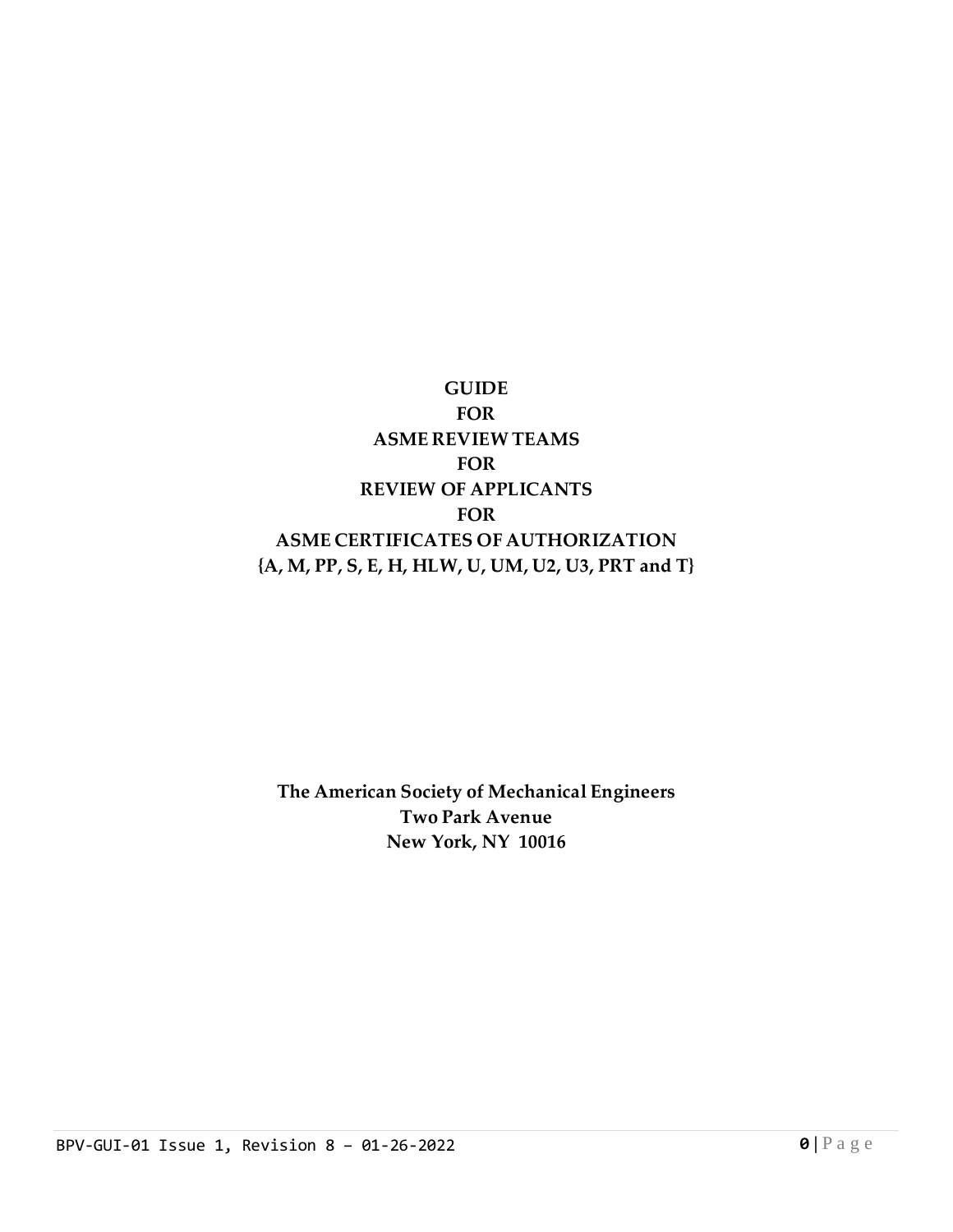#### **INTRODUCTION**

This Guide is prepared for the use of ASME Review Teams. It is not intended to replace or interpret the requirements of the ASME Boiler and Pressure Vessel Code (B&PVC).

In addition, to assist the ASME Review Team, this Guide will be provided to Applicants for ASME Certificates of Authorization for their use in cross referencing the paragraphs in their written description of the Quality Management/{Quality Control ((QC)) Manual} with the applicable control requirements of the Code, and as a guide as to what is expected for a demonstration of the QC System.

This Guide is based on Section I, Section IV, Sections VIII Divisions 1, 2 and 3, and Section XII of the B&PVC. The Guide is subject to revision based on changes made in the aforementioned Sections in the B&PVC.

A Review must cover a QC Manual and its implementation. It is recognized that the scope of work, QC Manual, and Manual implementation will vary from Applicant to Applicant. Therefore, the ASME Review Teams are advised that all aspects of this Guide may not apply and that this Guide may not outline all possible aspects of each Review. The Manual need not follow the format of this Guide.

Questions of possible need for Code interpretation raised by Review Teams shall be submitted to the ASME Director, Accreditation and Certification. When a request for an interpretation is to be submitted by an Applicant, the Team Leader shall advise the Applicant that all such inquiries must be submitted to the Secretary of the applicable Boiler and Pressure Vessel Book Section, and that a copy of the inquiry and reply should be provided by the inquirer to the Applicant's Authorized Inspection Agency and cognizant Jurisdiction, if appropriate.

Suggestions for revisions or clarification to this Guide should be directed to the ASME Director, Accreditation and Certification.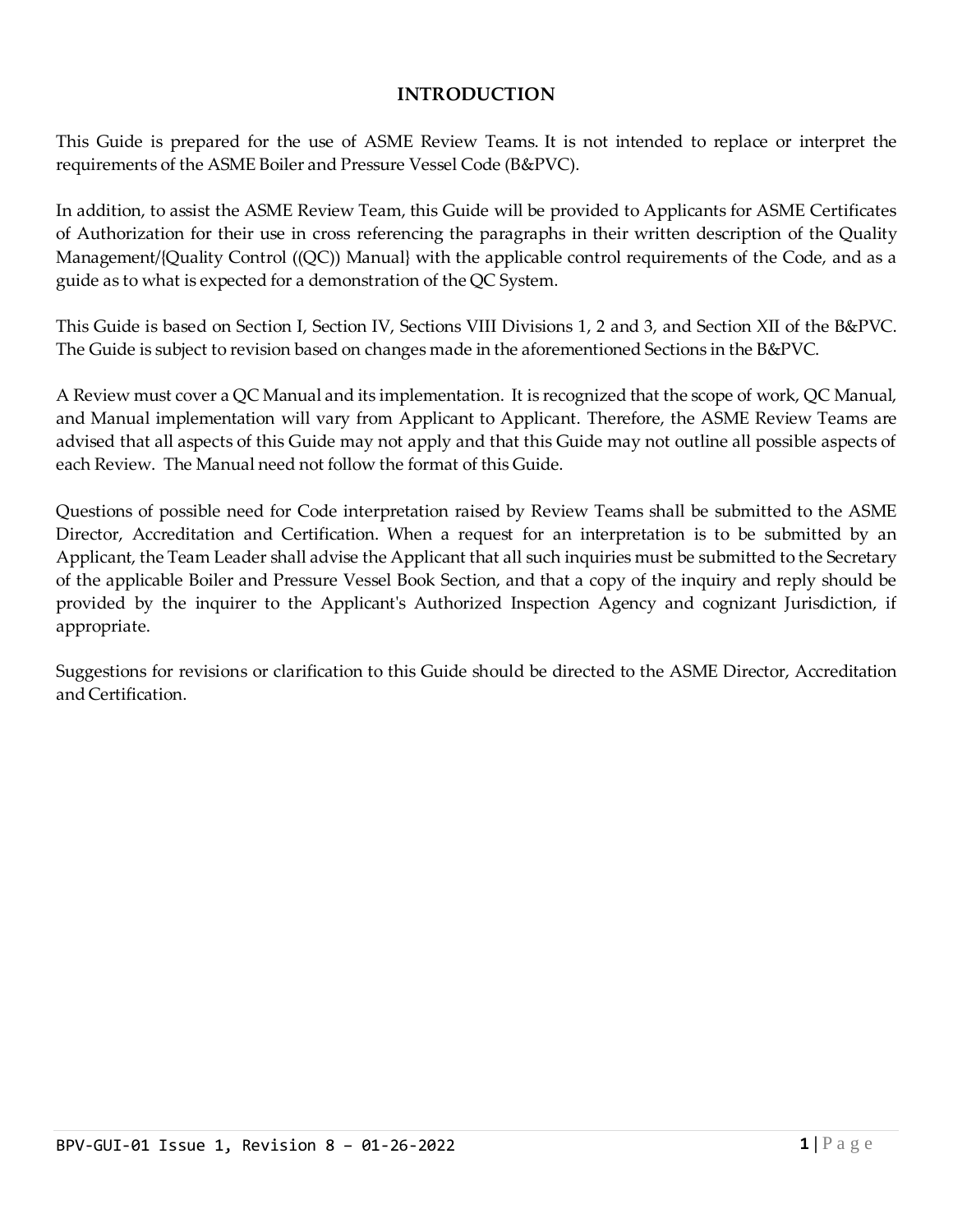#### **REVIEWDEMONSTRATION**

The purpose of the Review Demonstration is to evaluate the Applicant's Quality Control System (QCS) and its implementation. For evaluation of the QCS, the Applicant must demonstrate to current Code rules sufficient administrative and fabrication functions of the QCS to show that they have the knowledge and ability to produce the Code items typical of those covered by the QCS.

It is expected that fabrication functions be demonstrated using typical Code work. However they may be demonstrated using current work, a mock up, or a combination of the two. Any current Code work ongoing at the time of the joint review is subject to the Team's review. Code work that is being fabricated or assembled at field site, the Applicant shall include the field site details on their application and inform ASME about the location of field site and whether the review can be performed by the team at the field site location.

While the Applicant must address each element of the QCS in the Code, the Applicant need only demonstrate those elements within the intended scope of activities that apply to their program.

Demonstration Item<sup>1</sup>: An Applicant<sup>2</sup> requesting a single Certificate of Authorization (e.g. "A"; "S"; "PP"; "PRT"; etc.) must demonstrate on an item that will be fabricated for the requested Certificate Designator and scope of Certificate of Authorization. The demonstration must be an implementation of ALL aspects of the QC System and is to include a demonstration of actual welding if welding is included in the scope of Code activities. If computer calculations are to be used, the Applicant shall demonstrate that the computer program has the capability of producing acceptable calculations.

For Applicants requesting multiple Certificates of Authorization, it is not necessary to have a demonstration item with design calculations for each Certificate Designator. A demonstration item fabricated to any one of the requested Certificates may be used as the demonstration item for the implementation portion of the Review. The Applicant is advised to select a demonstration item based on type of code item normally and most frequently manufactured. However, please note that if the demonstration item selected does not cover all the Certificates requested, the applicant will be required to prepare and present to the Review Team design documents for those Certificate designators not covered by the selected demonstration item.

For example, an Applicant for U and U2, Class 1 or Class 2 Certificates could demonstrate its QCS on a Section VIII, Div. 1 demonstration item including design. However, since the Section VIII, Div. 1 demonstration item does not cover the U2 Class 1 or Class 2 Certificate Designator, the applicant will also be required to prepare and present to the Review Team design documents for Section VIII, Div. 2 Class 1 or Class 2 depending on the scope of the U2 Certificate of Authorization, such as, Examination and Inspection plan, Manufacturer's Design Report with supporting User Design Specification, Certification of the design documents by an Engineer, as applicable.

For guidance in the selection of the demonstration item recommended/required based on Certificate Designator requested, refer to Table 1 below:

<sup>&</sup>lt;sup>1</sup> The demonstration item shall be based on the latest Code Edition in effect at the time a complete Application is received by ASME.

<sup>&</sup>lt;sup>2</sup> This does not apply to an Engineering Contractor under Section I. For an Engineering Contractor Organization under Section I, without a fabricating facility, a physical demonstration item is not required. However, a design specification must be provided as well as additional administrative functions to demonstrate compliance with the organization's QCS.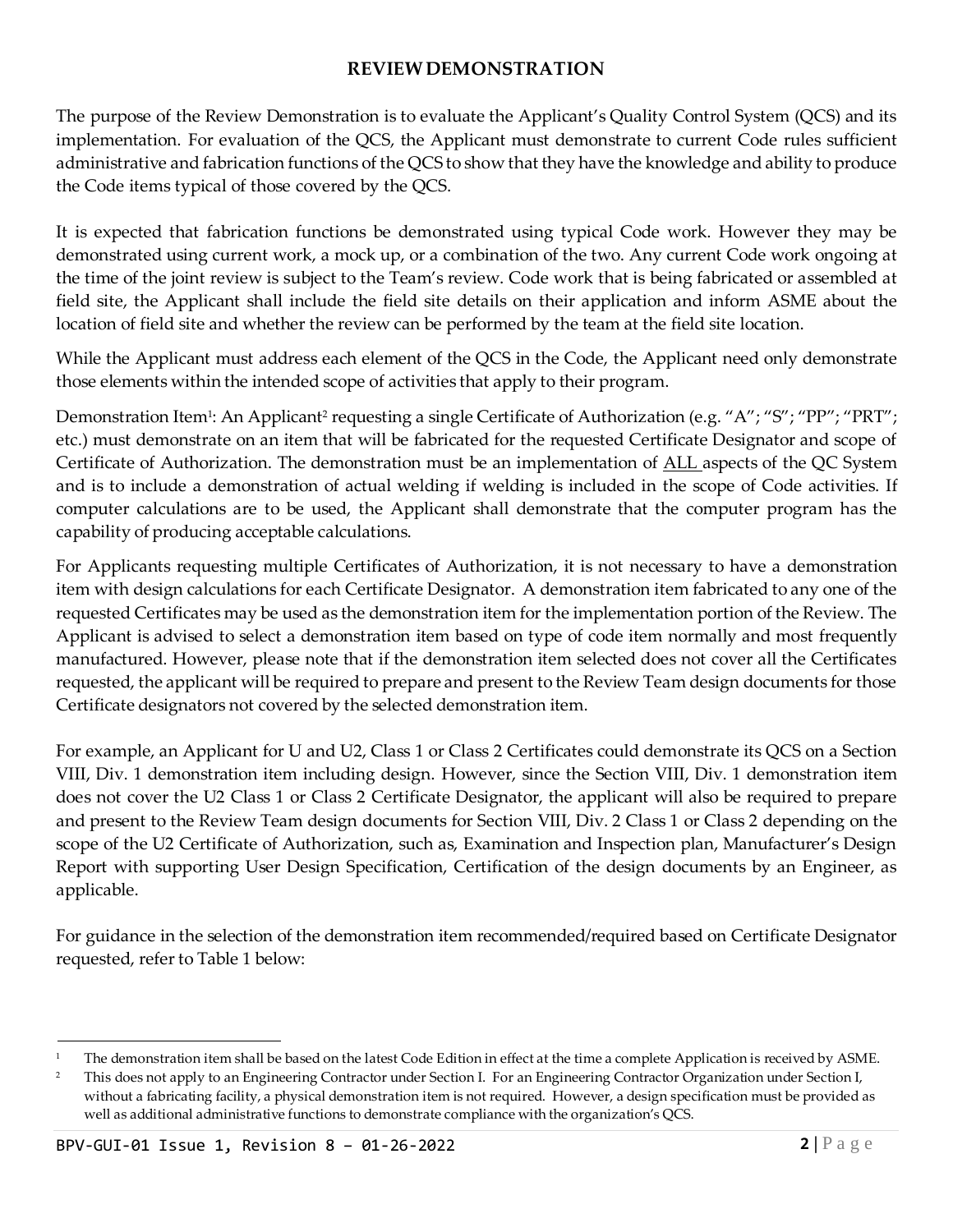|                              | ◡                                         |
|------------------------------|-------------------------------------------|
| Demonstration                | <b>Certificate Coverage</b>               |
| <b>B31.1 [BEP]</b>           | PP                                        |
| Section I $(*)$              | PP, S, E, M, H, HLW                       |
| Section IV                   | H, HLW                                    |
| Section VIII, Div. 1         | PP, S, H, HLW, U, UM, T                   |
| Section VIII, Div. 2 Class 1 | PP, S, H, HLW, U, UM, T, U2 Class 1       |
| Section VIII, Div. 2 Class 2 | PP, S, H, HLW, U, UM, T, U2 Classes 1 & 2 |
| Section VIII, Div. 3         | U3                                        |
| Section XII                  | T                                         |

**Table 1 Demonstration & Certificate CoverageMatrix**

Note: For "PRT" or "A" Certificates, no design calculations are required. However the applicant shall demonstrate the QCS using a demonstration item representative of the Certificate scope (e.g. For "PRT" fabrication of a part shall be demonstrated and for "A" fabrication/assembly of a Section I boiler shall be demonstrated). When applying for PRT Certificate for multiple Codes of Construction, such as Section I, IV, VIII, etc., the applicant must show Code knowledge of the unique requirements of the different Code Sections (e.g. Heat Treatment requirements for Section I, VIII, Impact requirements for Section VIII, etc.)

If the demonstration item is based upon current work that is being fabricated to a previous Code edition, the Applicant shall address changes in the Code that would require different actions in the demonstrations to be in compliance with the current Code requirements.

(\*) If the demonstration is Section I item and U and/or UM Certificate(s) is/are required to be covered, the Applicant shall demonstrate the QCS for compliance to requirements applicable to ASME Section VIII Division-1 stated under Drawings, Design Calculations, and Specification Control of this Guide.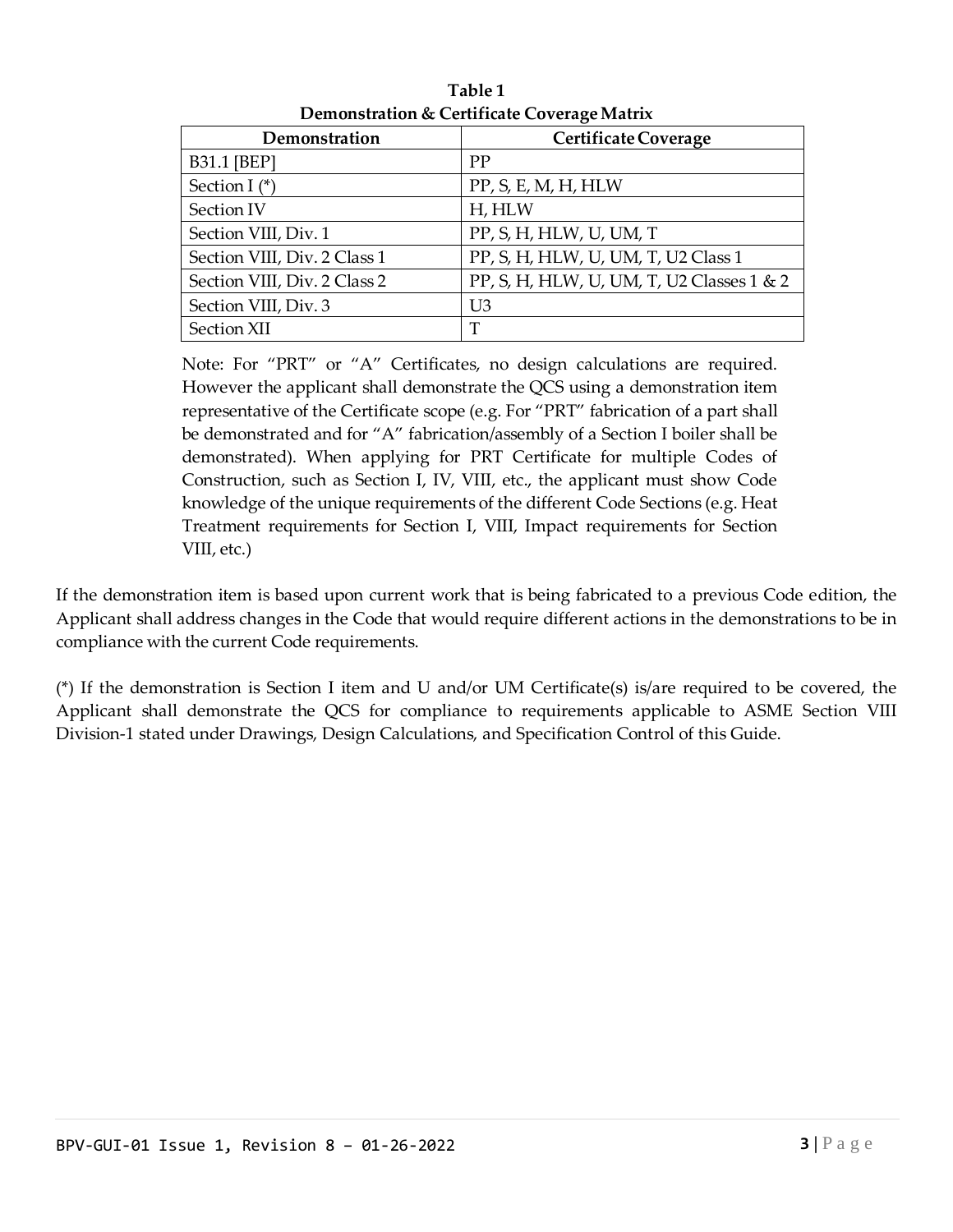| Item<br>No. | Quality Element and<br>Sub-elements                                                                                                     |     |                                                                                                                                                                                                                       | QC Manual<br>References |
|-------------|-----------------------------------------------------------------------------------------------------------------------------------------|-----|-----------------------------------------------------------------------------------------------------------------------------------------------------------------------------------------------------------------------|-------------------------|
| 1.          | <b>GENERAL QUALITY CONTROL SYSTEM REQUIREMENTS</b>                                                                                      |     |                                                                                                                                                                                                                       |                         |
|             | QC System is documented in detail in a QC Manual that addresses all requirements<br>(a)<br>of the applicable Code Section and includes: |     |                                                                                                                                                                                                                       |                         |
|             |                                                                                                                                         | (1) | a cover sheet that contains the company name and physical address as it will<br>appear on the requested Certificate of Authorization;                                                                                 |                         |
|             |                                                                                                                                         |     | Note: The cover sheet may also contain the effective date of the QC Manual, mailing<br>address, phone number or other information desired by the Certificate Holder or<br>Applicant.                                  |                         |
|             |                                                                                                                                         | (2) | a brief description of the products being fabricated and/or work being<br>accomplished under the Code including applicability of QC System to shop<br>activities, field activities or both;                           |                         |
|             |                                                                                                                                         | (3) | control features to demonstrate Code compliance including sub-contracted<br>activities;                                                                                                                               |                         |
|             |                                                                                                                                         | (4) | Manual revision control system;                                                                                                                                                                                       |                         |
|             |                                                                                                                                         | (5) | provision for review and approval of QC Manual to ensure it is current;                                                                                                                                               |                         |
|             |                                                                                                                                         | (6) | provision for submittal of QC Manual revisions to the Authorized Inspector<br>(AI) and T Class 3 for acceptance prior to implementation including timely<br>updating of all copies to reflect accepted revisions; and |                         |
|             |                                                                                                                                         | (7) | provision for the custody and control of the Certification Mark to prevent<br>loss or unauthorized use.                                                                                                               |                         |
|             | (b)                                                                                                                                     |     | In the case where the QC Manual exists in more than one language, at least one<br>version is in English and identified as the authoritative version.                                                                  |                         |
|             |                                                                                                                                         |     | Note: A glossary of terms is desirable from the standpoint of clarity if abbreviated titles of<br>personnel and control documents are used throughout the QC Manual. This,<br>however, is not mandatory.              |                         |
| 2.          | <b>AUTHORITY AND RESPONSIBILITY</b>                                                                                                     |     |                                                                                                                                                                                                                       |                         |
|             | (a)                                                                                                                                     |     | The authority and responsibility for QC by management is documented.                                                                                                                                                  |                         |
|             |                                                                                                                                         |     | Note: In practice, a Statement of Policy and Authority must be signed by a senior<br>company official responsible for Code activities (e.g., President, Vice President,<br>Plant Manager, etc.).                      |                         |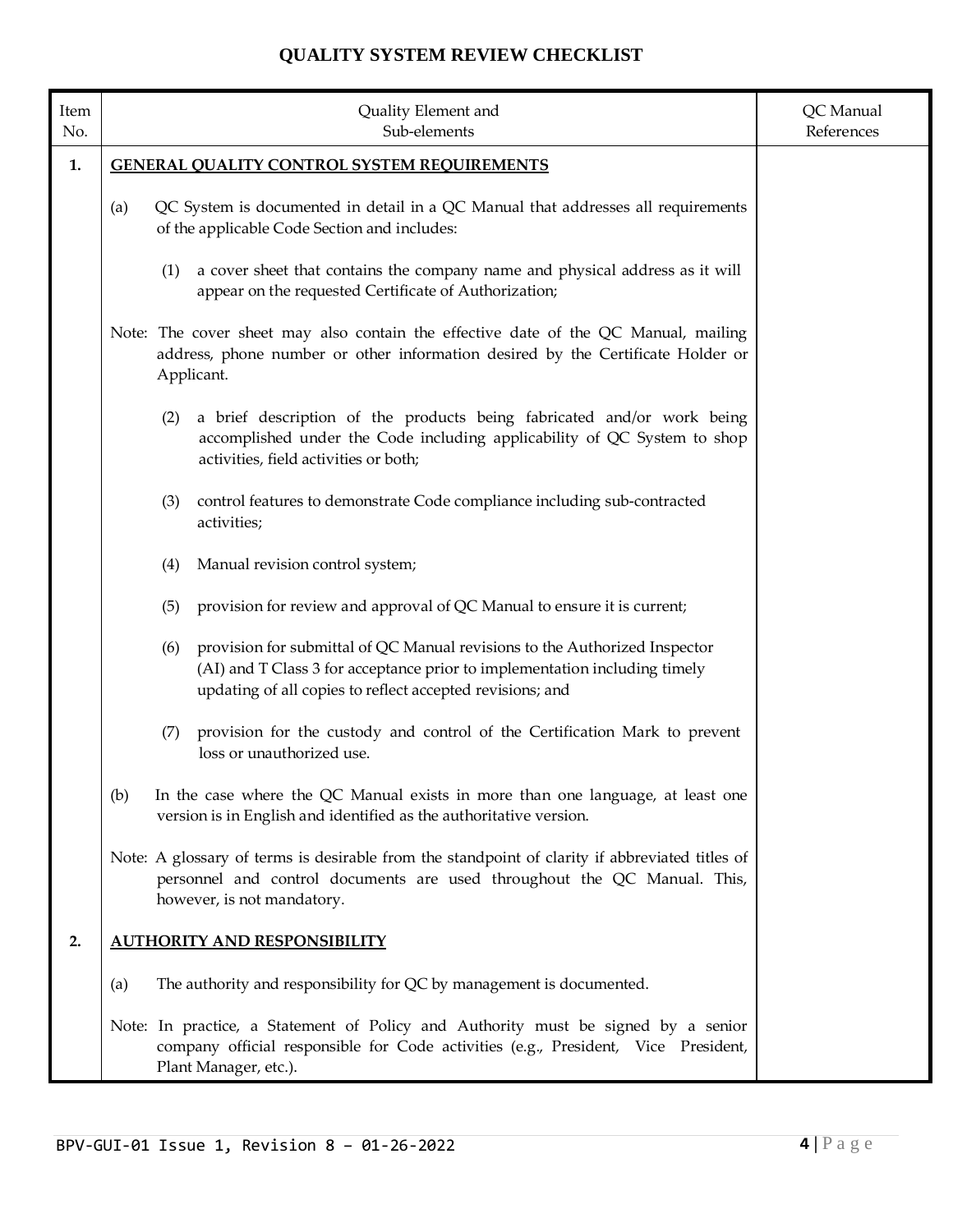| Item | Quality Element and                                                                                                                                                                                                                                                                                                                                                                                            | QC Manual  |
|------|----------------------------------------------------------------------------------------------------------------------------------------------------------------------------------------------------------------------------------------------------------------------------------------------------------------------------------------------------------------------------------------------------------------|------------|
| No.  | Sub-elements                                                                                                                                                                                                                                                                                                                                                                                                   | References |
|      | The authority and responsibility of those in charge of the QC System are clearly<br>(b)<br>established and documented.                                                                                                                                                                                                                                                                                         |            |
|      | Persons performing QC functions have sufficient and well defined responsibility, the<br>(c)<br>authority, and the organizational freedom to identify quality control problems and to<br>initiate, recommend and provide solutions.                                                                                                                                                                             |            |
| 3.   | <b>ORGANIZATION</b>                                                                                                                                                                                                                                                                                                                                                                                            |            |
|      | An organization chart showing the relationship between management and<br>(a)<br>engineering, purchasing, manufacturing, production, field assembling,<br>field<br>construction, inspection and quality control, as applicable, exists and reflects the<br>actual organization.                                                                                                                                 |            |
|      | Note: The purpose of this chart is to identify and associate the various organizational<br>groups with the particular function for which they are responsible. The Code does<br>not intend to encroach on the Certificate Holder's right to establish and, from time to<br>time, alter whatever form of organization the Certificate Holder considers<br>appropriate for their Code work.                      |            |
| 4.   | DRAWING, DESIGN CALCULATIONS, AND SPECIFICATION CONTROL                                                                                                                                                                                                                                                                                                                                                        |            |
|      | Procedures exist which assure that the latest applicable drawings, design<br>(a)<br>calculations (design calculations are not required for PRT or certificate scopes with no<br>design responsibility), specifications and instructions, required by the Code, as well as<br>authorized changes, are used for manufacture, assembly, examination, inspection<br>and testing. Procedures include provision for: |            |
|      | (1) review of customer supplied documents for Code compliance For Section VIII<br>Div 1, provision exists for review and use of User's Design Requirements Form, or<br>other document with equivalent information;                                                                                                                                                                                             |            |
|      | (2) the preparation, review, approval and distribution of drawings, calculations, and<br>specifications;                                                                                                                                                                                                                                                                                                       |            |
|      | For manufacturers or assemblers of parts who do not perform or assume any<br>design responsibility for the part they manufacture, the QCS must describe how<br>design documents, including specifications, drawings and sketches, that are<br>received from the purchaser of the part are controlled and how parts are controlled<br>while in the custody of the parts manufacturer or assembler.              |            |
|      | (3) {Applicable to U2 and U3 only} use of the Certified User's Design Specification<br>including authorized changes;                                                                                                                                                                                                                                                                                           |            |
|      | (4) {Applicable to U2 and U3 only}<br>providing the Certified Manufacturer's Design Report including authorized<br>changes;                                                                                                                                                                                                                                                                                    |            |
|      | (5) {Applicable to U2 and U3 only}<br>certification of User's Design Specification and Manufacturer's Design Report by a<br>Certifying Engineer meeting the criteria defined in Section VIII Div. 2 and/or an<br>Engineer meeting the criteria defined in Section VIII, Div. 3;                                                                                                                                |            |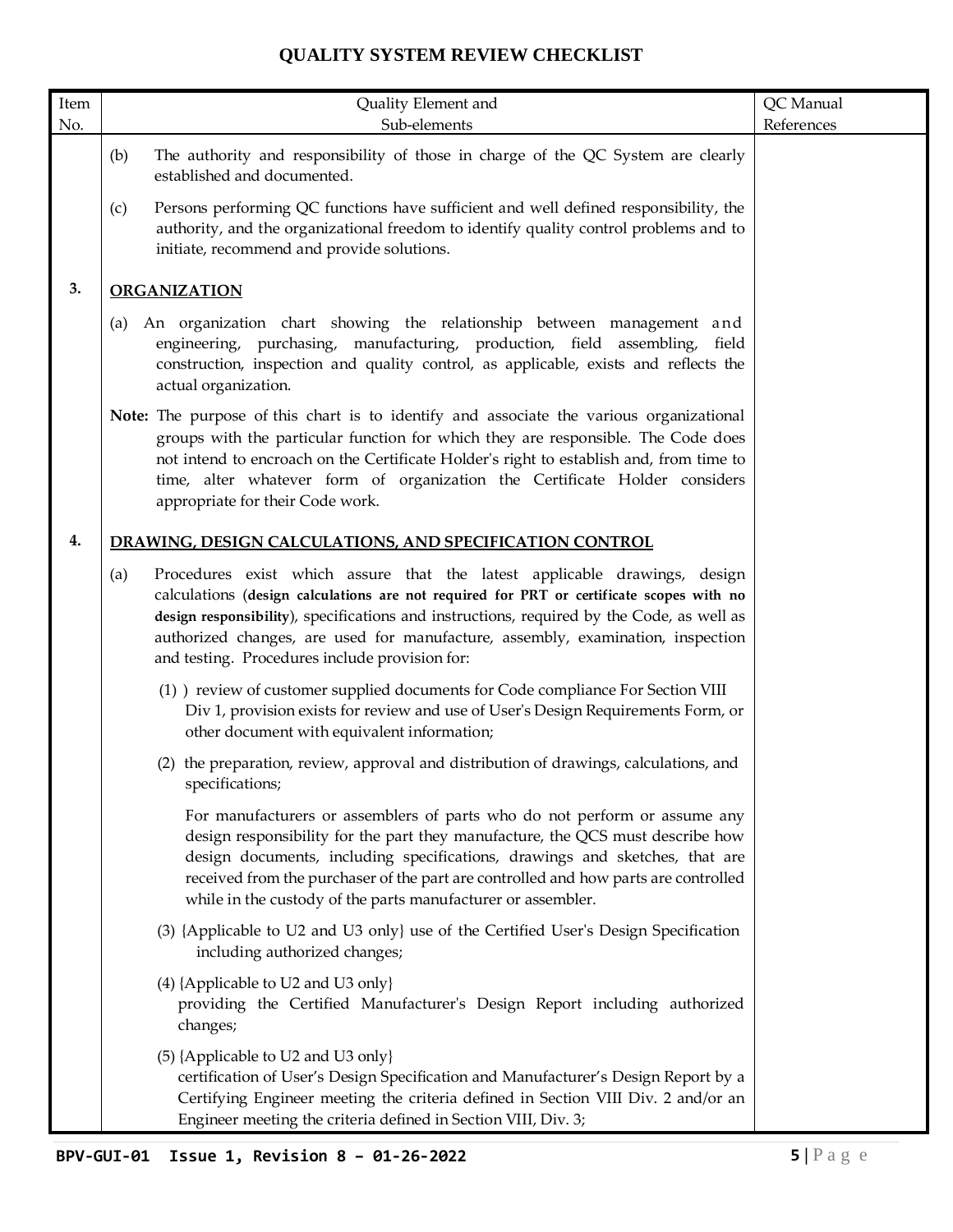`

(6) {Applicable to U2 Class 1} provisions for Certification of Manufacturer's Design Report for Class 1 vessels by a Certifying Engineer in accordance with Annex 2-B or by a Designer or engineer in accordance with Annex 2-B when none of the conditions of Section VIII, Div. 2 paragraph 2.3.3.1(a)(1) through (4) applies. (7) {Applicable to T Class 3 only} provisions for Design Certifying Engineer. (8) {Applicable to Section VIII Div. 1} provisions for procedures that will ensure that any computer program used for preparing calculations or conducting analysis meets the requirements of the Code. The procedures shall ensure that prepared calculations or analysis is verified as follows: (a) The computer program calculations or analysis shall be verified to show that it produces correct solutions for the encoded mathematical model within defined limits for each parameter employed. (b) The encoded mathematical model shall be verified to show that it produces correct solutions to the physical problem associated with the particular application. NOTE: For (a) and (b), verification against examples found in ASME PTB-4, ASME Section VIII, Division 1 Example Problem Manual may be sufficient to show that verification is met. In lieu of (a) and (b) above, the computer programs may be verified by the results confirmed by design analysis for each application. (9) {Applicable to Section VIII Div. 1} Provisions exist for individuals engaged in design activity while under the responsible charge shall: (a) be qualified to meet the following minimum requirements by the Manufacturer as described in the Quality Control System: (1) Description of how knowledge is determined of the design requirements of this Division for the application of the Certification Mark with the appropriate Designator (2) Description of how knowledge is determined of the Manufacturer's or Assembler's quality program (3) have training commensurate with the scope, complexity, criticality, or special nature of the design activities to which oversight is to be provided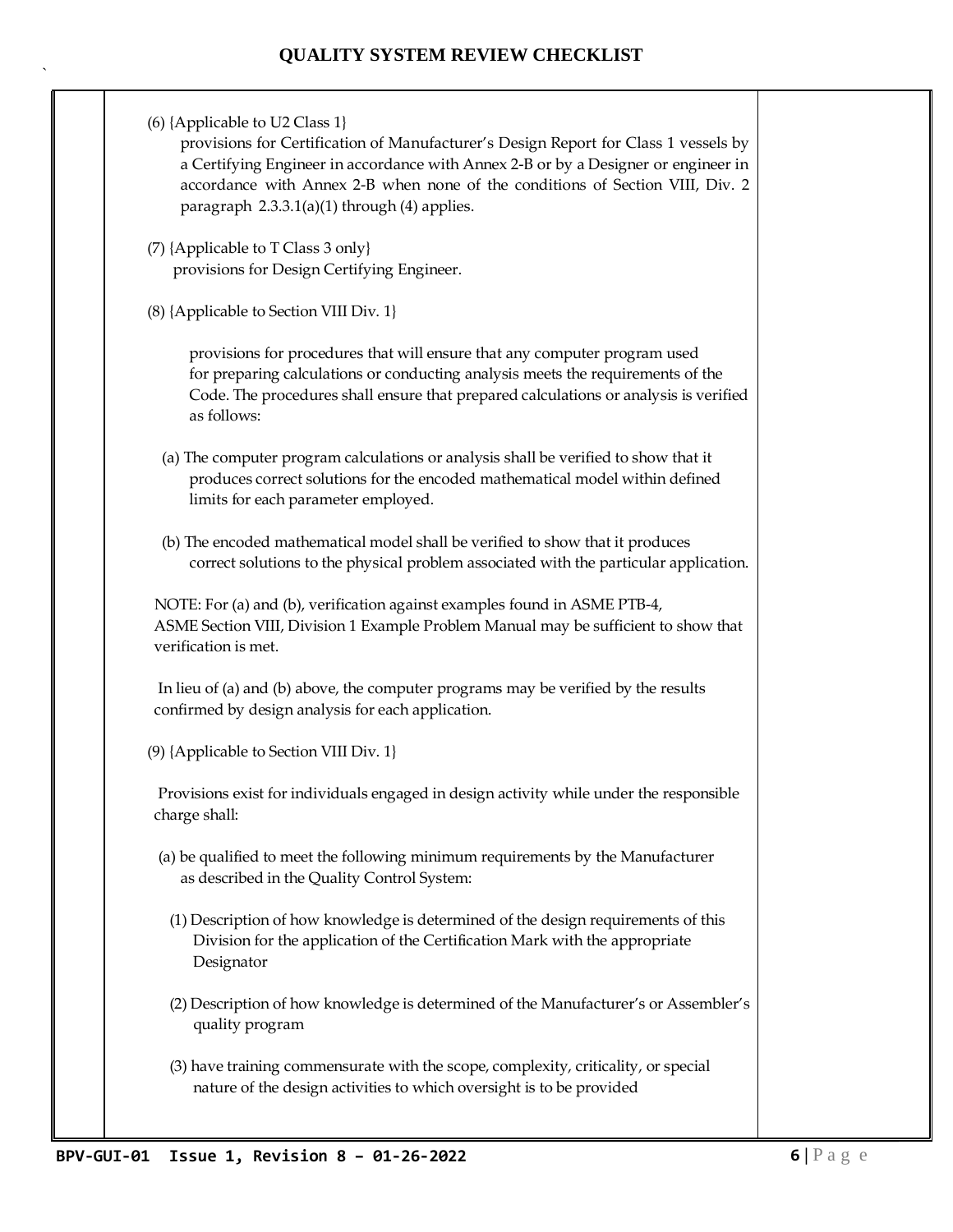- (b) Description of documentation generated and maintained containing objective evidence of meeting the qualifications for the experience and training obtained
- (c) be permitted to engage in any design activity required by this Division or any supplemental User's Design Requirements provided on Form U-DR-1 or Form U-DR-2 (or equivalent document)
- (10) (Applicable to Section VIII Div. 1)
	- (a) Description of minimum requirements for education, years of experience and frequency of activity required to maintain qualifications for those that are engaged in design activities, including those in responsible charge.
	- (b) The title of the document used to identify the persons that are qualified to exercise control of design work performed by others.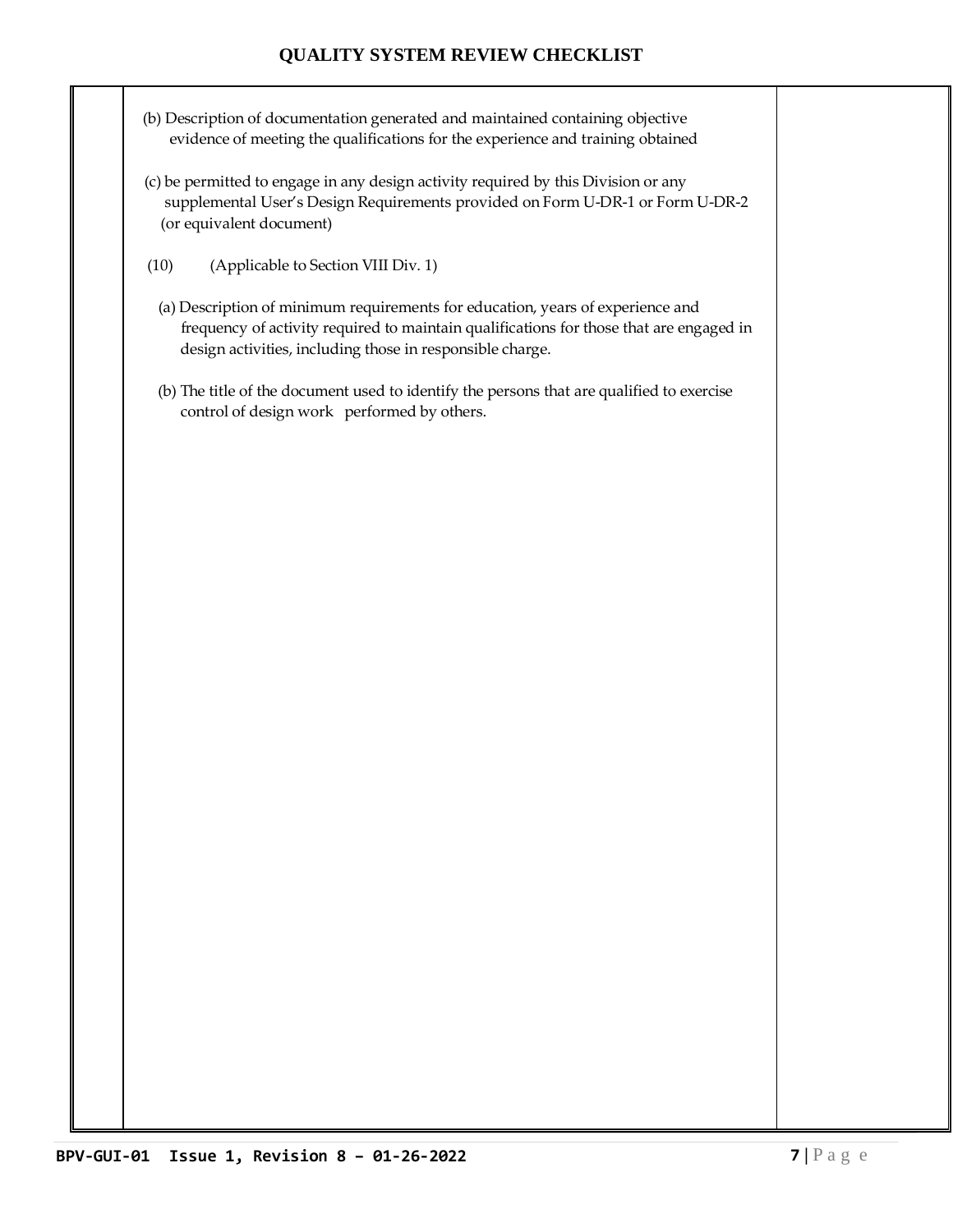| Item |     | Quality Element and                                                                                                                                                                                                                                          | QC Manual  |
|------|-----|--------------------------------------------------------------------------------------------------------------------------------------------------------------------------------------------------------------------------------------------------------------|------------|
| No.  |     | Sub-elements                                                                                                                                                                                                                                                 | References |
| 5.   |     | <b>MATERIAL CONTROL</b>                                                                                                                                                                                                                                      |            |
|      | (a) | Procedures for material control exist to assure that the material received is properly<br>identified and has documentation, including, as applicable, required material<br>certifications or material test reports, to satisfy Code requirements as ordered. |            |
|      | (b) | The material control system assures that only the intended material is used in Code<br>construction. For Section XII only, material shall satisfy the applicable modal<br>appendices requirements.                                                           |            |
|      | (c) | If substitution of materials is allowed, the applicable procedures for control of this<br>activity are documented, including designation of the individual authorized to<br>approve substitutions.                                                           |            |
|      | (d) | The title of the individual responsible for identifying the need for material test<br>reports or certificate of compliance is designated.                                                                                                                    |            |
|      | (e) | The title of the individual responsible for performing a receiving inspection of Code<br>materials is designated.                                                                                                                                            |            |
|      | (f) | Information to be provided to the receiving inspector concerning the characteristics<br>to be checked is documented.                                                                                                                                         |            |
|      | (g) | A procedure exists for handling materials that are found to be nonconforming at<br>receiving inspection.                                                                                                                                                     |            |
|      | (h) | If further material testing is required to be performed at receiving inspection or<br>during manufacturing operations, the applicable procedures for control of this<br>activity are documented.                                                             |            |
|      | (i) | Measures are established to assure the proper marking, handling and storage of<br>materials.                                                                                                                                                                 |            |
|      |     |                                                                                                                                                                                                                                                              |            |
|      |     |                                                                                                                                                                                                                                                              |            |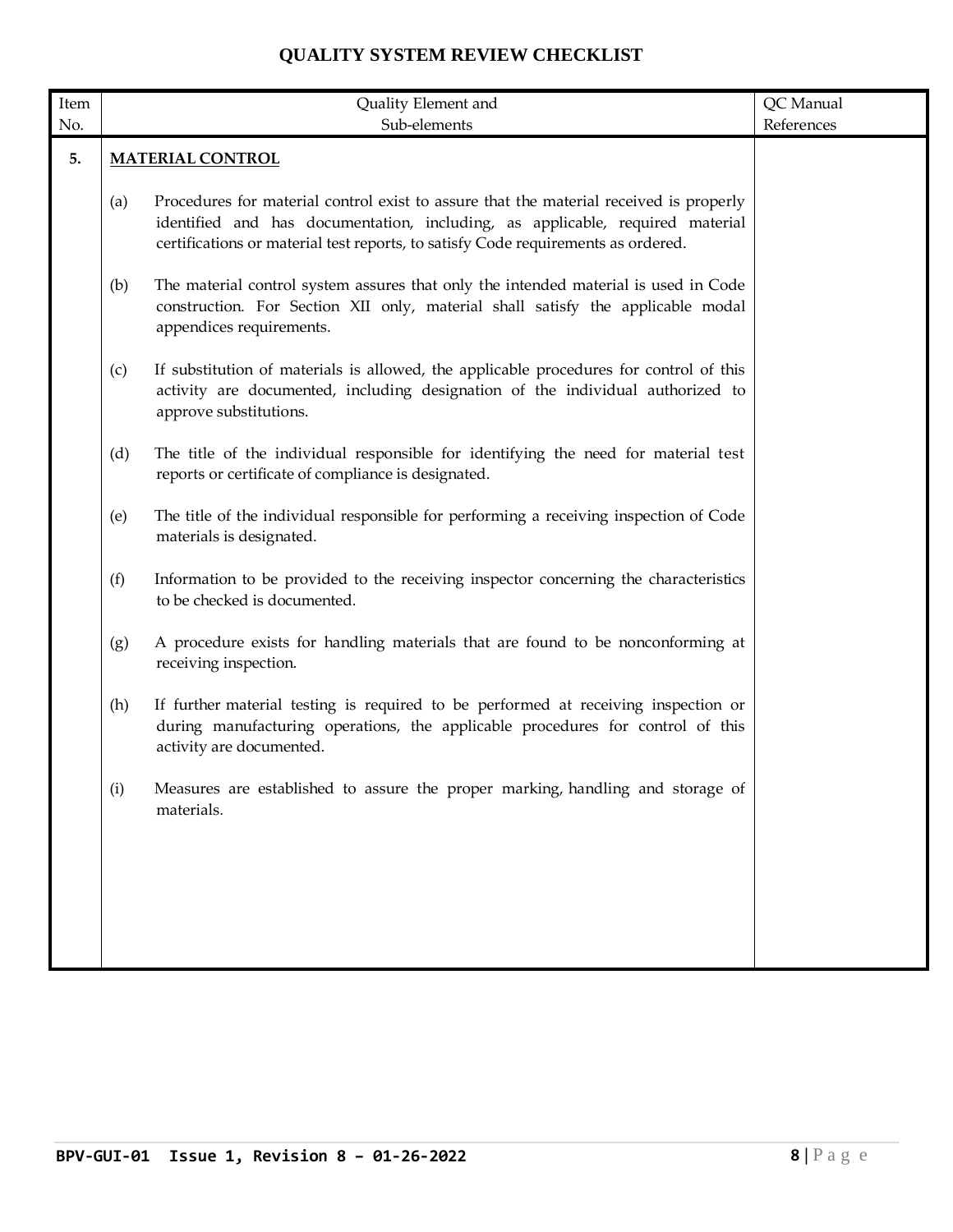| Item |     | Quality Element and                                                                                                                                                                                                                           | QC Manual  |
|------|-----|-----------------------------------------------------------------------------------------------------------------------------------------------------------------------------------------------------------------------------------------------|------------|
| No.  |     | Sub-elements                                                                                                                                                                                                                                  | References |
| 6.   |     | <b>EXAMINATION AND INSPECTION PROGRAM</b>                                                                                                                                                                                                     |            |
|      | (a) | Fabrication operations, including examinations and test procedures are described in<br>sufficient detail to permit the Authorized Inspector (AI) to determine at what stages<br>specific inspections are to be performed. Specifically:       |            |
|      |     | (1)<br>Provisions for the use of checklists, process sheets, travelers, etc., for listing of<br>examinations and tests to be performed and for designation of inspection<br>points;                                                           |            |
|      |     | (2)<br>Such checklists, process sheets, travelers, etc., are made available to the<br>Authorized Inspector prior to the start of fabrication; and                                                                                             |            |
|      |     | {Applicable to UIG} A basic production flow diagram exists and includes in-<br>(3)<br>plant inspection and check-off points and means of recording the same.                                                                                  |            |
|      | (b) | Material test reports or certificates of compliance, examination reports, test records,<br>and other fabrication records are available to the Authorized Inspector.                                                                           |            |
|      | (c) | Measures provide for transferring markings to assure traceability is maintained.                                                                                                                                                              |            |
|      |     | (1)<br>If a coded marking system is used, it is documented and acceptable to the<br>Authorized Inspector.                                                                                                                                     |            |
|      | (d) | Measures to ensure that the Authorized Inspector is informed of approaching inspection<br>points.                                                                                                                                             |            |
|      | (e) | AI concurrence is obtained for repairs to material. {Not applicable to T Class 3}                                                                                                                                                             |            |
|      | (f) | Measures are established to assure that a final inspection is performed to assure all<br>specified requirements have been met prior to obtaining AI's concurrence for<br>application of the Certification Mark. {Not applicable to T Class 3} |            |
|      | (g) | Measures are established to provide for the preparation, certification, and distribution<br>of the applicable Data Reports.                                                                                                                   |            |
|      | (h) | Measures are established to control field activities, when applicable.                                                                                                                                                                        |            |
|      | (i) | {For operations under UG-90(c)(2), HG-515.4(b), or TS-200.7}<br>Documented procedures exist and are accepted by the Authorized Inspection Agency<br>(AIA), Jurisdictional Authority, and ASME Designee.                                       |            |
|      |     |                                                                                                                                                                                                                                               |            |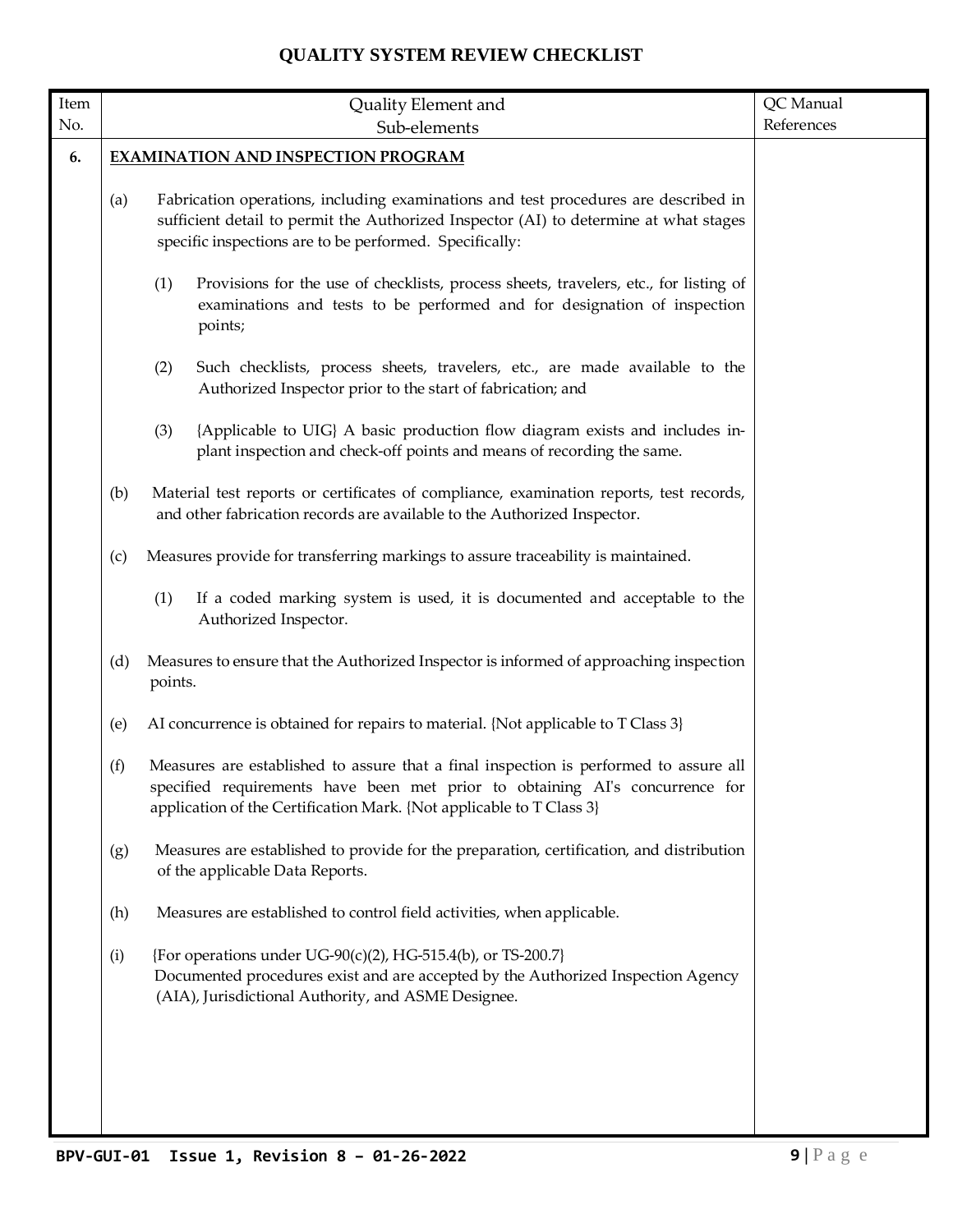| Item |     |                                                                                                                                                                                                                                                              | Quality Element and                                                                                                                                                                                                                                                                              | QC Manual  |
|------|-----|--------------------------------------------------------------------------------------------------------------------------------------------------------------------------------------------------------------------------------------------------------------|--------------------------------------------------------------------------------------------------------------------------------------------------------------------------------------------------------------------------------------------------------------------------------------------------|------------|
| No.  |     |                                                                                                                                                                                                                                                              | Sub-elements                                                                                                                                                                                                                                                                                     | References |
|      |     | Note: Procedures should fully describe AI coverage of ASME Code work on all shifts. Also,<br>percentage of AI time spent inspecting vessels or boilers that may not qualify for<br>handling under UG-90(c)(2), HG-515.4(b), or TS-200.7 should be addressed. |                                                                                                                                                                                                                                                                                                  |            |
|      | (j) | {Applicable to UIG (Graphite)}                                                                                                                                                                                                                               |                                                                                                                                                                                                                                                                                                  |            |
|      |     | (1)                                                                                                                                                                                                                                                          | For U (Graphite) pressure vessels hydrostatic tests are conducted as required in<br>UIG-99 and there are means of identifying acceptable graphite pressure vessel<br>parts.                                                                                                                      |            |
|      | (k) |                                                                                                                                                                                                                                                              | {Applicable to UIG}                                                                                                                                                                                                                                                                              |            |
|      |     | (1)                                                                                                                                                                                                                                                          | Resin or cement mixing procedures are specified; and                                                                                                                                                                                                                                             |            |
|      |     | (2)                                                                                                                                                                                                                                                          | Measures are established covering storage, issuance, handling, and disposal or<br>resins, catalysts, fillers, pigments or cements.                                                                                                                                                               |            |
|      |     | (3)                                                                                                                                                                                                                                                          | Procedures exist covering:                                                                                                                                                                                                                                                                       |            |
|      |     |                                                                                                                                                                                                                                                              | (i) ) assembly and fit-up of the pressure vessel and parts; and                                                                                                                                                                                                                                  |            |
|      |     |                                                                                                                                                                                                                                                              | (ii) adhesive-bonding of components.                                                                                                                                                                                                                                                             |            |
|      | (1) |                                                                                                                                                                                                                                                              | {Applicable to E and UM only}                                                                                                                                                                                                                                                                    |            |
|      |     |                                                                                                                                                                                                                                                              | Certified Individual (C.I) qualifications:                                                                                                                                                                                                                                                       |            |
|      |     |                                                                                                                                                                                                                                                              | i. Is an employee of the Applicant<br>ii. meets knowledge and training requirements and is qualified and certified by the<br>Applicant; and<br>iii. records are available, maintained, certified by the Applicant and contain objective<br>evidence of the Certified Individual's qualification. |            |
|      |     |                                                                                                                                                                                                                                                              | Measures are established to assure that the Certified Individual performs all required<br>duties specified in the applicable Code.                                                                                                                                                               |            |
|      |     |                                                                                                                                                                                                                                                              | Note: For UM, U3, and T Class 3 qualification and duties<br>for the C.I. shall be in accordance with QAI-1, Part 8.                                                                                                                                                                              |            |
|      |     |                                                                                                                                                                                                                                                              |                                                                                                                                                                                                                                                                                                  |            |
|      |     |                                                                                                                                                                                                                                                              |                                                                                                                                                                                                                                                                                                  |            |
|      |     |                                                                                                                                                                                                                                                              |                                                                                                                                                                                                                                                                                                  |            |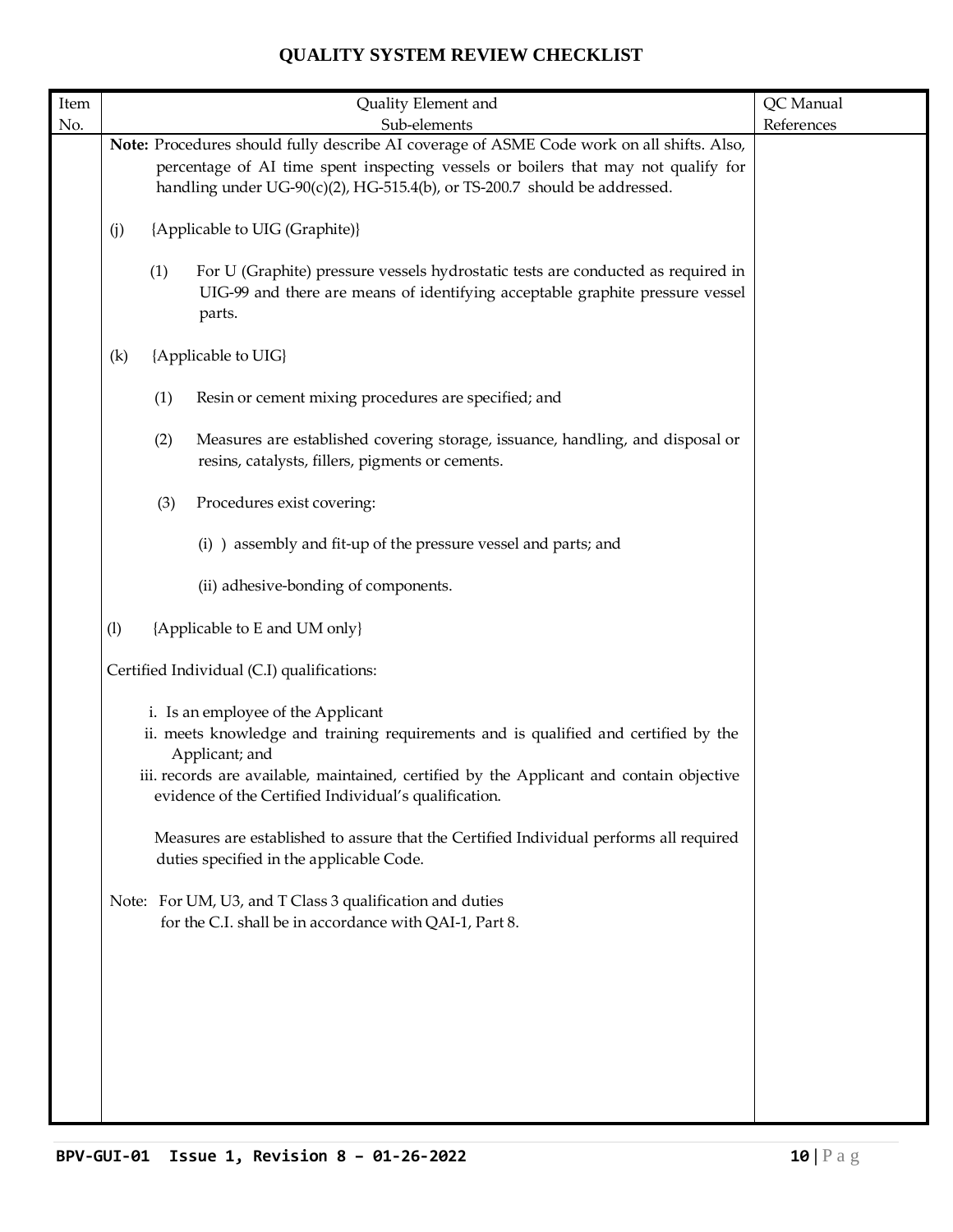| Item |     | Quality Element and                                                                                                                                                                                                                                                                                                                                                                                                                                                                                                                                                                                                                                                                    | QC Manual  |
|------|-----|----------------------------------------------------------------------------------------------------------------------------------------------------------------------------------------------------------------------------------------------------------------------------------------------------------------------------------------------------------------------------------------------------------------------------------------------------------------------------------------------------------------------------------------------------------------------------------------------------------------------------------------------------------------------------------------|------------|
| No.  |     | Sub-elements                                                                                                                                                                                                                                                                                                                                                                                                                                                                                                                                                                                                                                                                           | References |
| 7.   |     | <b>CORRECTION OF NONCONFORMITIES</b>                                                                                                                                                                                                                                                                                                                                                                                                                                                                                                                                                                                                                                                   |            |
|      | (a) | A procedure exists for the correction of nonconformities. Where AI involvement is<br>required by the Code, the procedure is agreed upon with the AI. The procedure<br>provides for:                                                                                                                                                                                                                                                                                                                                                                                                                                                                                                    |            |
|      |     | (1)<br>identifying those responsible for the resolution of nonconformities;                                                                                                                                                                                                                                                                                                                                                                                                                                                                                                                                                                                                            |            |
|      |     | (2)<br>identifying and controlling further processing of nonconforming items until<br>final disposition;                                                                                                                                                                                                                                                                                                                                                                                                                                                                                                                                                                               |            |
|      |     | documenting the nonconformance and its disposition; and<br>(3)                                                                                                                                                                                                                                                                                                                                                                                                                                                                                                                                                                                                                         |            |
|      |     | informing the AI of nonconforming conditions. {Not applicable to T Class 3}<br>(4)                                                                                                                                                                                                                                                                                                                                                                                                                                                                                                                                                                                                     |            |
|      |     | Note: A nonconformity is any condition which does not comply with the applicable rules of<br>the Code, QC Manual or other specified requirements. Nonconformities must be<br>corrected before the completed component can be considered to comply with the<br>Code.                                                                                                                                                                                                                                                                                                                                                                                                                    |            |
| 8.   |     | <b>WELDING/CEMENTING</b>                                                                                                                                                                                                                                                                                                                                                                                                                                                                                                                                                                                                                                                               |            |
|      | (a) | Welding/cementing conforms to requirements of Section IX and Construction Code, as<br>applicable to the scope of work.                                                                                                                                                                                                                                                                                                                                                                                                                                                                                                                                                                 |            |
|      | (b) | Provisions exists for personnel performing supervisory activities be designated with<br>responsibility for supervision, control, evaluation, and acceptance of qualification<br>testing.                                                                                                                                                                                                                                                                                                                                                                                                                                                                                               |            |
|      |     | have a satisfactory level of competence in accordance with the Manual. As<br>(1)<br>a minimum, they shall be qualified by education, experience, or training in<br>the following areas:<br>(a) Description of how knowledge of the requirements of Section IX is<br>determined for the qualification of procedures and personnel<br>(b) Description of how knowledge of the QC Manual is determined<br>(c) the scope, complexity, or special nature of the activities to which<br>oversight is to be provided<br>Description of documentation generated and, maintained by the<br>(2)<br>organization, containing objective evidence of the qualifications, training<br>or experience. |            |
|      | (c) | WPS's/CPS's are available to the welder/cementing technician in the work area.                                                                                                                                                                                                                                                                                                                                                                                                                                                                                                                                                                                                         |            |
|      | (d) | Measures assure continued welder/cementing technician qualification in accordance<br>with Section IX and when required, Section VIII, Div. 1, UIG-80(d).                                                                                                                                                                                                                                                                                                                                                                                                                                                                                                                               |            |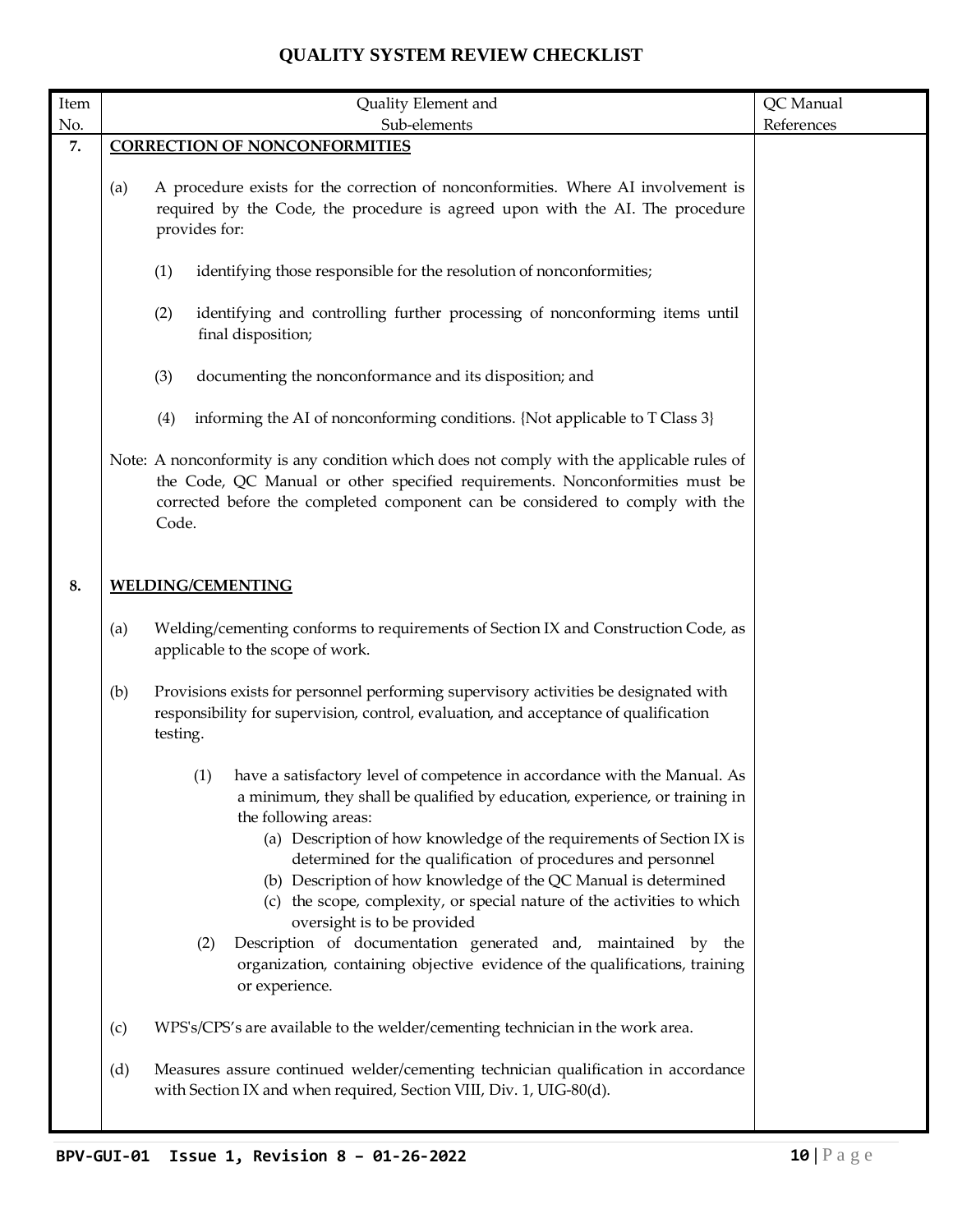- (e) Those responsible for assuring that only qualified welders/cementing technicians are assigned to perform Code welding or cementing are identified.
- (f) Measures provide for the storage and conditioning, as required, of covered electrodes and conditioning of cements and their ingredients.
- (g) Measures are established for the control, issuance and return of welding material or disposal of cementing material to assure proper materials are used.
- (h) Measures are established for removing or inspecting tack welds.
- (i) Measures provide for the right, at any time, of the AI to call for and witness tests of the welding/brazing/cementing procedures and/or call for and witness the ability of welders, welding operators, braziers or brazing operators, or cementing technicians to perform their assigned tasks as required by the Code.
- (j) Measures provide for a system to identify work completed by each welder/cementing technician.
- (k) Applicable to Section I only
	- (1) Measures are provided to ensure preheating requirements of PW-38 are met
	- (2) Measures are provided to ensure no thermal cutting or welding is performed on material with a metal temperature below 50 °F (10 °C)
	- (3) Measures are provided that the required interpass temperature is not exceeded during welding
	- (4) Measures are provided for interruption of welding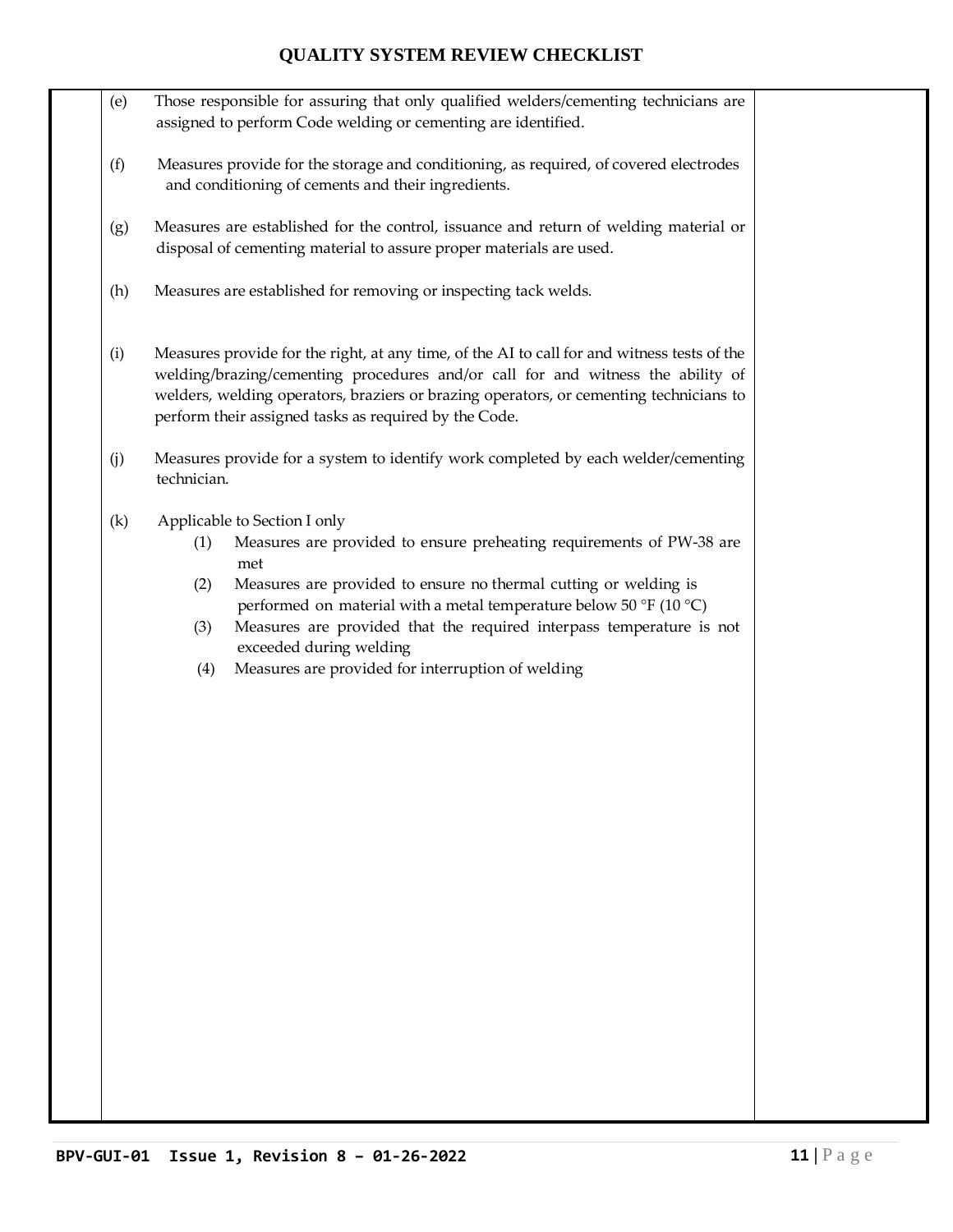| $\mbox{Item}$ |                                                                                                                                               |                            | Quality Element and                                                                                                                                                               | QC Manual  |
|---------------|-----------------------------------------------------------------------------------------------------------------------------------------------|----------------------------|-----------------------------------------------------------------------------------------------------------------------------------------------------------------------------------|------------|
| No.           |                                                                                                                                               |                            | Sub-elements                                                                                                                                                                      | References |
| 9.            |                                                                                                                                               | NONDESTRUCTIVE EXAMINATION |                                                                                                                                                                                   |            |
|               | Provisions exist for identifying the appropriate NDE procedures applicable to the<br>(a)<br>scope of Code work. These provisions assure that: |                            |                                                                                                                                                                                   |            |
|               |                                                                                                                                               | (1)                        | NDE personnel are qualified in accordance with the applicable Code Section<br>requirement;                                                                                        |            |
|               |                                                                                                                                               | (2)                        | NDE {(UT, MT, PT, RT and VT (UIG)} examinations are performed in<br>accordance with written procedures when required;                                                             |            |
|               |                                                                                                                                               | (3)                        | The AI can require demonstration by NDE personnel of an NDE examination or<br>NDE procedures for cause;                                                                           |            |
|               |                                                                                                                                               | (4)                        | NDE interpretation reports and RT films, as applicable, are retained in<br>accordance with the applicable Code requirement; and                                                   |            |
|               |                                                                                                                                               | (5)                        | NDE equipment is calibrated.                                                                                                                                                      |            |
|               |                                                                                                                                               |                            | <b>HEAT TREATMENT</b>                                                                                                                                                             |            |
| 10.           |                                                                                                                                               |                            |                                                                                                                                                                                   |            |
|               |                                                                                                                                               |                            | {Not applicable to UIG}                                                                                                                                                           |            |
|               | (a)                                                                                                                                           |                            | Controls provided to assure that heat treatment as required by the Code for the scope<br>of Code work is applied.                                                                 |            |
|               | (b)                                                                                                                                           | charts.                    | Measures are established to assure proper placement of thermocouples and use of                                                                                                   |            |
|               | (c)                                                                                                                                           |                            | When heat treatment is subcontracted, measures are established to assure that<br>procedures are followed and that heat treatment charts are provided.                             |            |
|               | (d)                                                                                                                                           |                            | Means are provided to satisfy for the AI that Code heat treatment requirements are<br>met, (e.g., review of furnace time-temperature records or other methods as<br>appropriate). |            |
|               |                                                                                                                                               |                            |                                                                                                                                                                                   |            |
|               |                                                                                                                                               |                            |                                                                                                                                                                                   |            |
|               |                                                                                                                                               |                            |                                                                                                                                                                                   |            |
|               |                                                                                                                                               |                            |                                                                                                                                                                                   |            |
|               |                                                                                                                                               |                            |                                                                                                                                                                                   |            |
|               |                                                                                                                                               |                            |                                                                                                                                                                                   |            |
|               |                                                                                                                                               |                            |                                                                                                                                                                                   |            |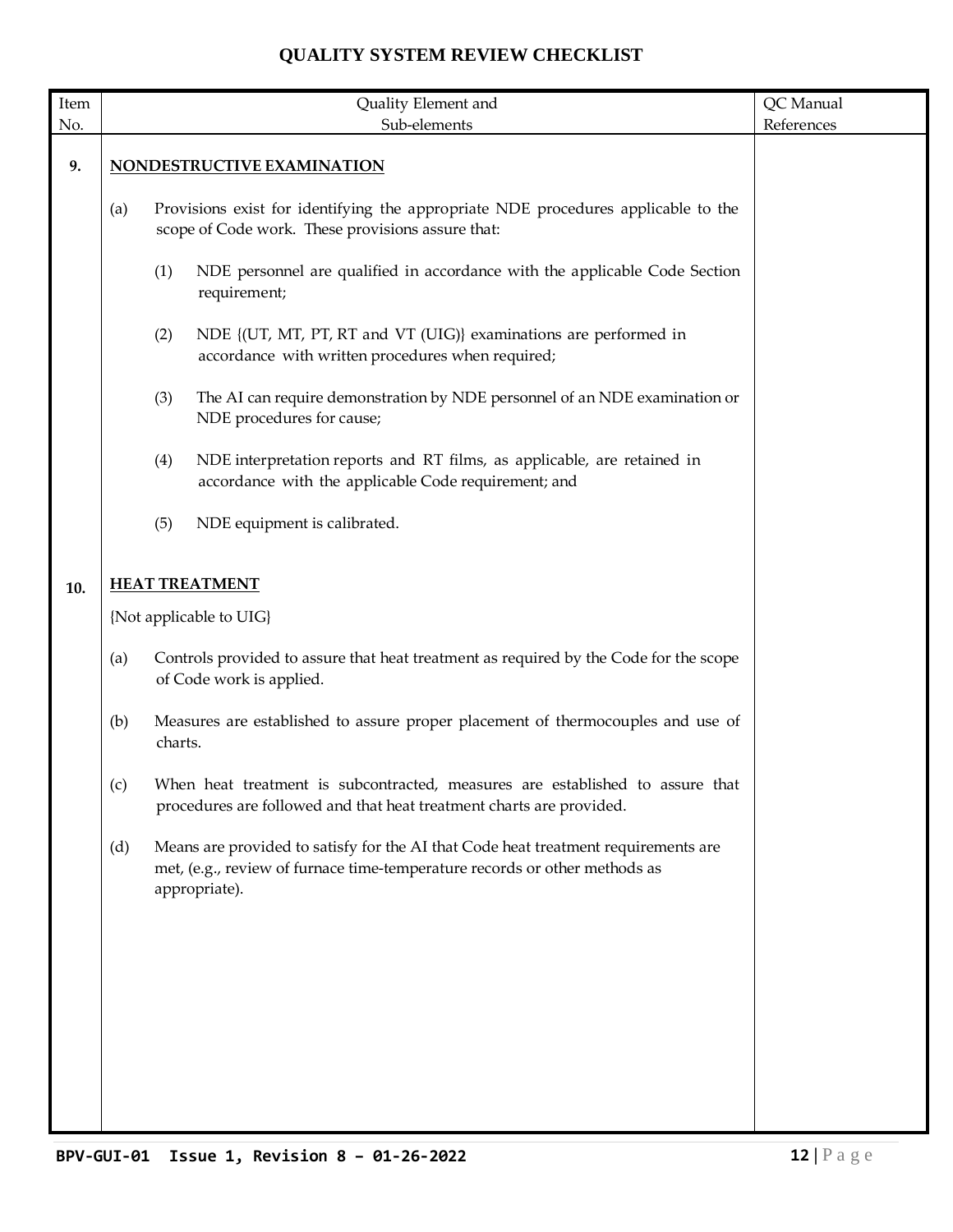| $\ensuremath{\mathsf{Item}}$ | Quality Element and                                                                                                                                                                                                                                                       | QC Manual  |
|------------------------------|---------------------------------------------------------------------------------------------------------------------------------------------------------------------------------------------------------------------------------------------------------------------------|------------|
| No.                          | Sub-elements                                                                                                                                                                                                                                                              | References |
| 11.                          | <b>CALIBRATION OF MEASUREMENT AND TEST EQUIPMENT</b>                                                                                                                                                                                                                      |            |
|                              | A procedure exists for the calibration of examination, measuring and test equipment<br>(a)<br>used in fulfillment of applicable Code requirements.                                                                                                                        |            |
|                              | Measures are established that assure calibration records are maintained and that<br>(b)<br>status indicators are used to indicate the current calibration status of equipment.                                                                                            |            |
| 12.                          | <b>RECORDS RETENTION</b>                                                                                                                                                                                                                                                  |            |
|                              | Procedures exist for the maintenance of Manufacturer's Data Reports, radiographs<br>(a)<br>and records as required by the applicable Section of the Code.                                                                                                                 |            |
| 13.                          | <b>SAMPLE FORMS</b>                                                                                                                                                                                                                                                       |            |
|                              | Forms used to control functions relative to quality are included within the QC<br>(a)<br>Manual and their use explained in the text of the QC Manual.                                                                                                                     |            |
| 14.                          | <b>AUTHORIZED INSPECTOR (AI)</b>                                                                                                                                                                                                                                          |            |
|                              | {Not applicable to T Class 3}                                                                                                                                                                                                                                             |            |
|                              | An inspection agreement is established and maintained with an ASME accredited<br>(a)<br>Authorized Inspection Agency. For Section XII Class 2 this could be a Qualified<br>Inspection Organization (QIO), as defined in QAI-1. Part 6.                                    |            |
|                              | (1) All required inspections are to be performed by the AIA of Record (the AIA<br>identified on the application).                                                                                                                                                         |            |
|                              | Alternatively, if an AIA other than the AIA of Record is to perform inspections,<br>(2)<br>the Certificate Holder is required to submit to ASME a request for use of an additional<br>AIA. ASME may grant the use of an additional AIA in lieu of the AIA of Record when: |            |
|                              | (a) The AIA of Record confirms they are unable to perform their required<br>inspections, or                                                                                                                                                                               |            |
|                              | (b) The item will be supplied to a second party, who is a valid ASME Certificate<br>Holder, and as part of the contract requirements requires the use of the<br>second party's AIA of Record.                                                                             |            |
|                              | (3) When additional AIAs perform required inspections, the Certificate Holder's QC<br>Manual shall include the following:                                                                                                                                                 |            |
|                              | (a) Description of how different AIA's will perform activities under their Quality<br>Management System;                                                                                                                                                                  |            |
|                              | (b) Evidence that the AIA performing the field or shop activities, or both, has a<br>contract or agreement with the Certificate Holder.                                                                                                                                   |            |
|                              | (c) Evidence that this Quality Management System has been accepted by the<br>AIA of Record.                                                                                                                                                                               |            |
|                              |                                                                                                                                                                                                                                                                           |            |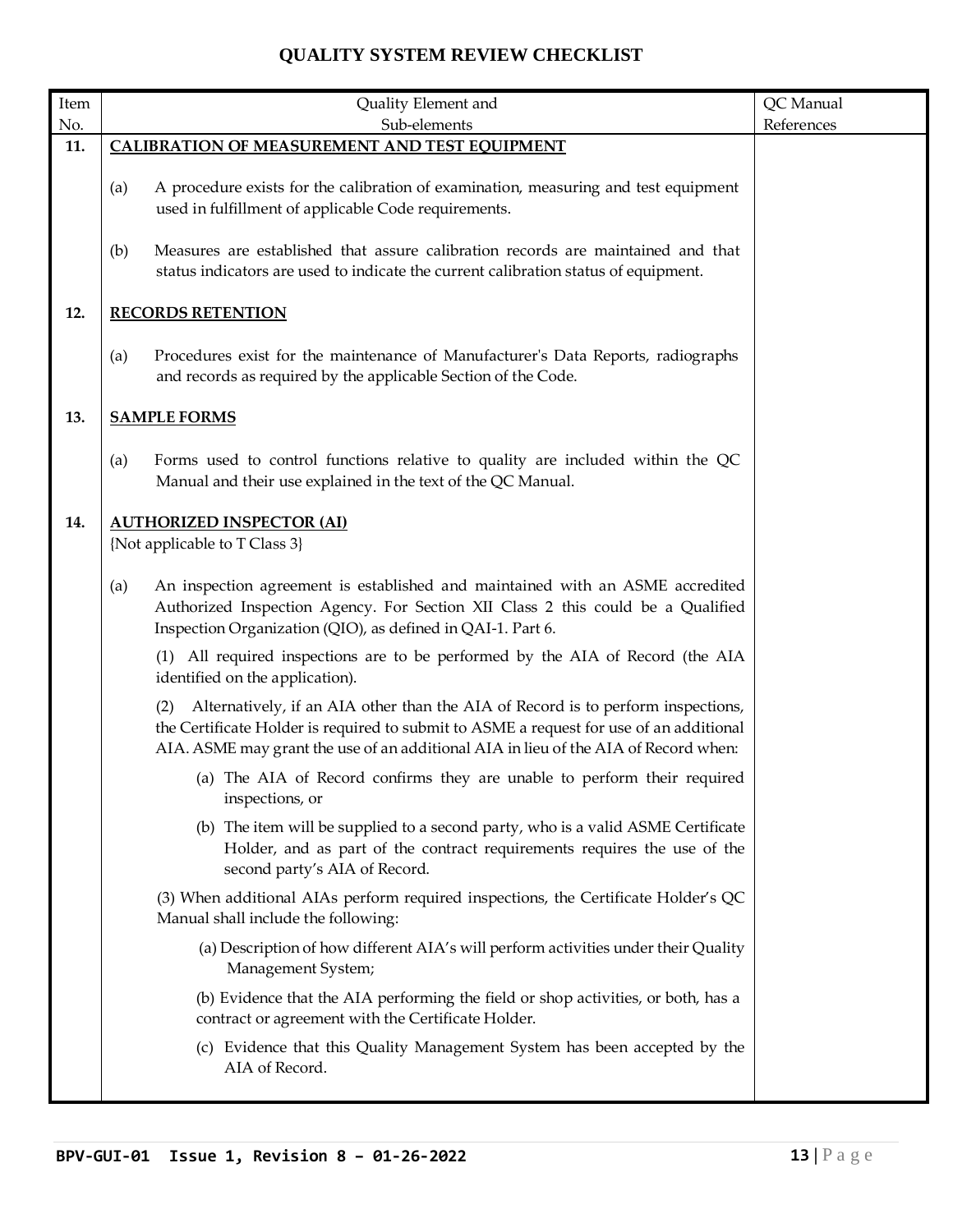- (4) The provisions for the use of an AIA other than the AIA of Record are not permitted for facilities operating under the Mass Productions provisions of the Code.
- (5) All additional AIAs performing work other than the AIA of Record during a threeyear certification period may be required to be present during the Certificate Holder's renewal and/or make available diaries.
- (6) At the discretion of ASME, ASME is permitted to audit the activities at shop or field sites performed by the Certificate Holder and the additional AIA, at the expense of the Certificate Holder.
- (b) A controlled copy of the QC Manual is available to the AI at the plant and all field site locations controlled by the Code shop where Code activities are being carried out.
- (c) The AI has access to all drawings, calculations, specifications, procedures, process sheets, repair procedures, records, test results, and any other documents as necessary for the AI to perform their duties.
- (d) Provisions exist for providing a liaison between the AI and the Manufacturer/Installer.
- (e) Provisions exist for free access for the AI and the Inspector Supervisor to all areas involving Code activities.
- (f) Provisions exist to assure that all Code required inspections by the AI are performed.
- (g) ASME is notified whenever the agreement is cancelled or changed to another accredited Authorized Inspection Agency
- (h) Provisions exist for AIA's periodic inspection of the E Stamp Holder Code activities per PEB 18.2.2
- (i) Provisions exist for the reviews for UM certification renewal after the first and second years of each 3 year review cycle to be performed by the Authorized Inspector Supervisor and report submitted to ASME.